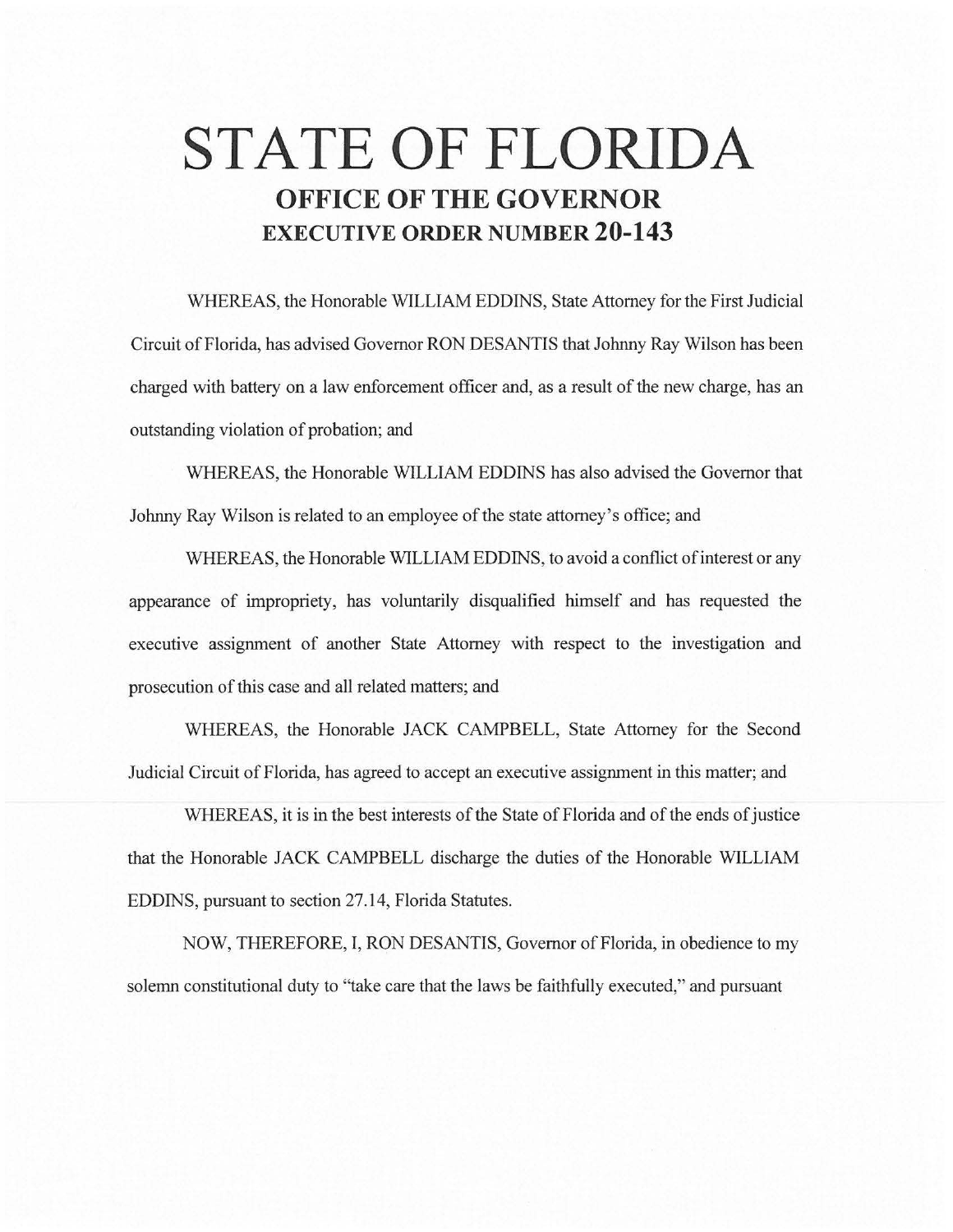to the Constitution and laws of the State of Florida, issue the following Executive Order, effective immediately:

## Section 1.

The Honorable JACK CAMPBELL, State Attorney for the Second Judicial Circuit of Florida, referred to as the "Assigned State Attorney," is assigned to discharge the duties of the Honorable WILLIAM EDDINS, State Attorney for the First Judicial Circuit of Florida, as they relate to the investigation, prosecution, and all matters related to Johnny Ray Wilson. Section 2.

The Assigned State Attorney or one or more Assistant State Attorneys and Investigators, who have been designated by the Assigned State Attorney, shall proceed immediately to the First Judicial Circuit of Florida, and are vested with the authority to perform the duties prescribed herein.

## Section 3.

All residents of the First Judicial Circuit are requested, and all public officials are directed, to cooperate and render whatever assistance is necessary to the Assigned State Attorney, so that justice may be served.

## Section 4.

The period of this Executive Assignment shall be for one (1) year, to and including June 15, 2021.